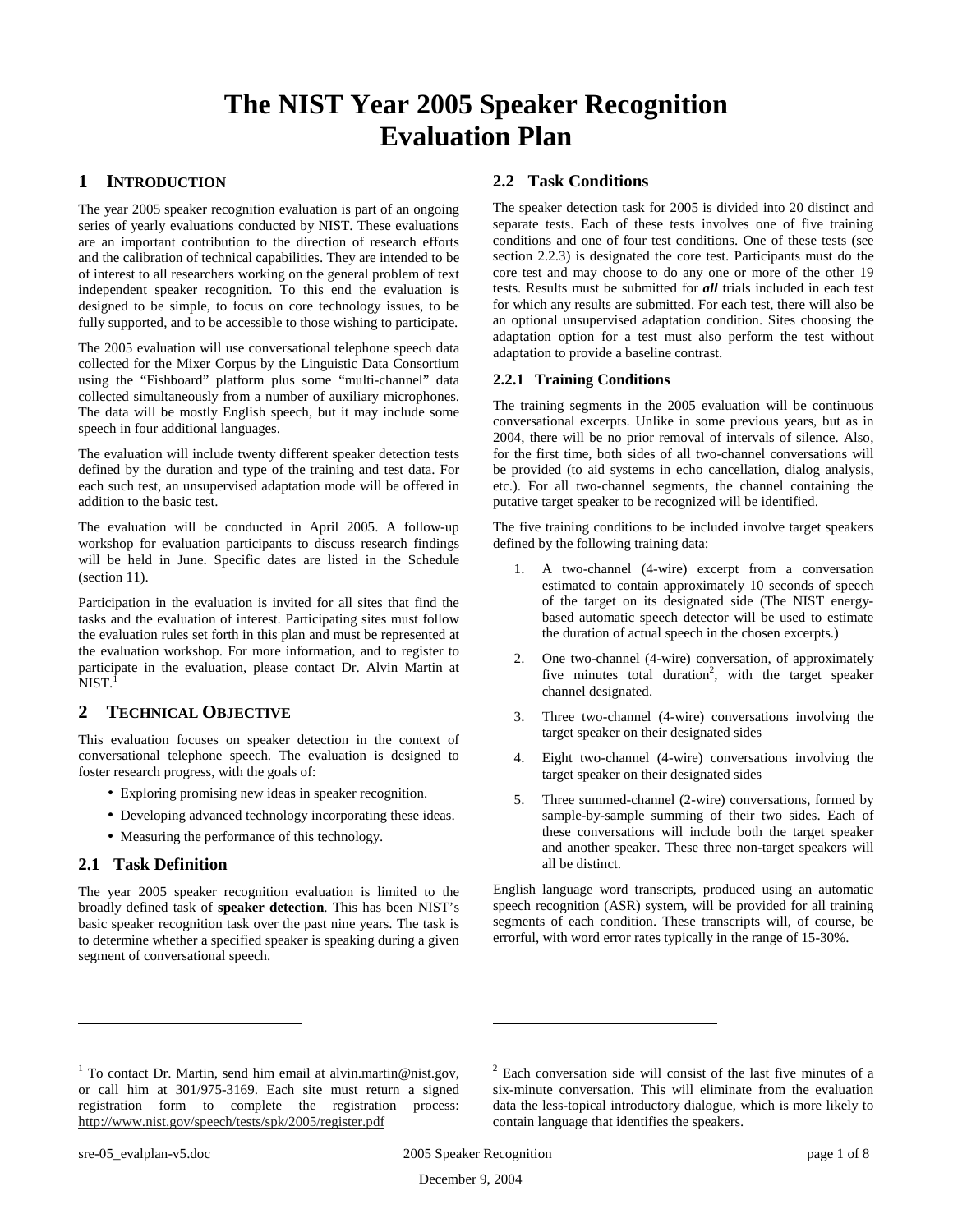#### **2.2.2 Test Segment Conditions**

The test segments in the 2005 evaluation will be continuous conversational excerpts. Unlike in some previous years, but as in 2004, there will be no prior removal of intervals of silence. Also, for the first time, both sides of all two-channel conversations will be provided (to aid systems in echo cancellation, dialog analysis, etc.). For all two-channel segments, the channel containing the putative target speaker to be recognized will be identified.

The four test segment conditions to be included are the following:

- 1. A two-channel (4-wire) excerpt from a conversation estimated to contain approximately 10 seconds of speech of the putative target speaker on its designated side (The NIST energy-based automatic speech detector will be used to estimate the duration of actual speech in the chosen excerpts.)
- 2. A two-channel (4-wire) conversation, of approximately five minutes total duration, with the putative target speaker channel designated.
- 3. A summed-channel (2-wire) conversation formed by sample-by-sample summing of its two sides
- 4. A two-channel (4-wire) conversation, with the usual telephone speech replaced by auxiliary microphone data in the putative target speaker channel. This auxiliary microphone data will be supplied in 8 kHz 8-bit µ-law form.

English language word transcripts, produced using an automatic speech recognition (ASR) system, will be provided for all test segments of each condition.

#### **2.2.3 Training/Segment Condition Combinations**

The matrix of training and test segment condition combinations is shown in **Table 1**. A test will be offered for each combination. Each test consists of a sequence of trials, where each trial consists of a target speaker, defined by the training data provided, and a test segment. The system must decide whether speech of the target speaker occurs in the test segment. The shaded box labeled "required" in **Table 1** is the **core test** for the 2005 evaluation. All participants are required to submit results for this test. Each participant may also choose to submit results for all, some, or none of the other 19 test conditions. For each test for which results are submitted, results for **all** trials must be included.

#### **2.2.4 Unsupervised Adaptation Mode**

The unsupervised adaptation mode allows systems to update themselves based on previous trial segments for the target model involved (up to and including the current trial segment). This is in contrast to the non-adaptive mode in which the system is static and the target (and background) speaker models are a function only of the target speaker training data. (The speaker models of course also benefit from speech data used and knowledge acquired during system development.)

In the unsupervised adaptation mode it is required that the trials for each target model be performed in the order given in the test index file (see section 8.3). The trials for each model will be grouped together, and the test segments for each of these target models will be listed in chronological order. Within the testing for each target model, the target (and background) models may be updated by the system after each trial using the test segment data processed thus far for that target model. However, the adaptation must be discarded and the system reset to its initial unadapted state whenever a new model is encountered in the test index file.

**Table 1**: Matrix of training and test segment conditions. The shaded entry is the required core test condition.

|                           |                                      | <b>Test Segment Condition</b> |                  |                                   |                   |
|---------------------------|--------------------------------------|-------------------------------|------------------|-----------------------------------|-------------------|
|                           |                                      | 10 <sub>sec</sub><br>2-chan   | 1 conv<br>2-chan | 1 conv<br>summed-<br>chan         | 1 conv<br>aux mic |
|                           | 10 seconds<br>2-channel              | optional                      |                  | optional   optional               | optional          |
|                           | 1 conversation<br>2-channel          |                               |                  | optional <b>required</b> optional | optional          |
| <b>Training Condition</b> | 3 conversation<br>2-channel          | optional                      |                  | optional optional                 | optional          |
|                           | 8 conversation<br>2-channel          | optional                      |                  | optional optional                 | optional          |
|                           | 3 conversation<br>summed-<br>channel | optional                      |                  | optional optional                 | optional          |

For each test performed in unsupervised adaptation mode results must also be submitted for that test in non-adaptive mode in order to provide a contrast between adaptive and non-adaptive performance. The unsupervised adaptation techniques used should be discussed in the system description (see section 10).

#### **3 PERFORMANCE MEASURE**

There will be a single basic cost model for measuring speaker detection performance, to be used for all speaker detection tests. This detection cost function is defined as a weighted sum of miss and false alarm error probabilities:

$$
\begin{aligned} C_{\text{Det}} \; & = \; C_{\text{Miss}} \times P_{\text{Miss/Target}} \times P_{\text{Target}} \\ & + \; C_{\text{False} \text{Alarm}} \times P_{\text{False} \text{Alarm}|\text{NonTarget}} \times (1-P_{\text{Target}}) \end{aligned}
$$

The parameters of this cost function are the relative costs of detection errors, C<sub>Miss</sub> and C<sub>FalseAlarm</sub>, and the *a priori* probability of the specified target speaker, P<sub>Target</sub>. The parameter values in **Table 2** will be used as the primary evaluation of speaker recognition performance for all speaker detection tests.

**Table 2**: Speaker Detection Cost Model Parameters for the primary evaluation decision strategy

| $C_{\text{Miss}}$ | $C_{\text{False}$ Alarm | $P_{Target}$ |
|-------------------|-------------------------|--------------|
|                   |                         | በ በ1         |

To improve the intuitive meaning of  $C_{\text{Det}}$ , it will be normalized by dividing it by the best cost that could be obtained without processing the input data (i.e., by either always accepting or always rejecting the segment speaker as matching the target speaker, whichever gives the lower cost):

$$
C_{\text{Default}} = \min \begin{Bmatrix} C_{\text{Miss}} \times P_{\text{Target}} \,, \\ C_{\text{False} \text{Alarm}} \times (1 - P_{\text{Target}}) \end{Bmatrix}
$$
  
and  

$$
C_{\text{Norm}} = C_{\text{Det}} / C_{\text{Default}}
$$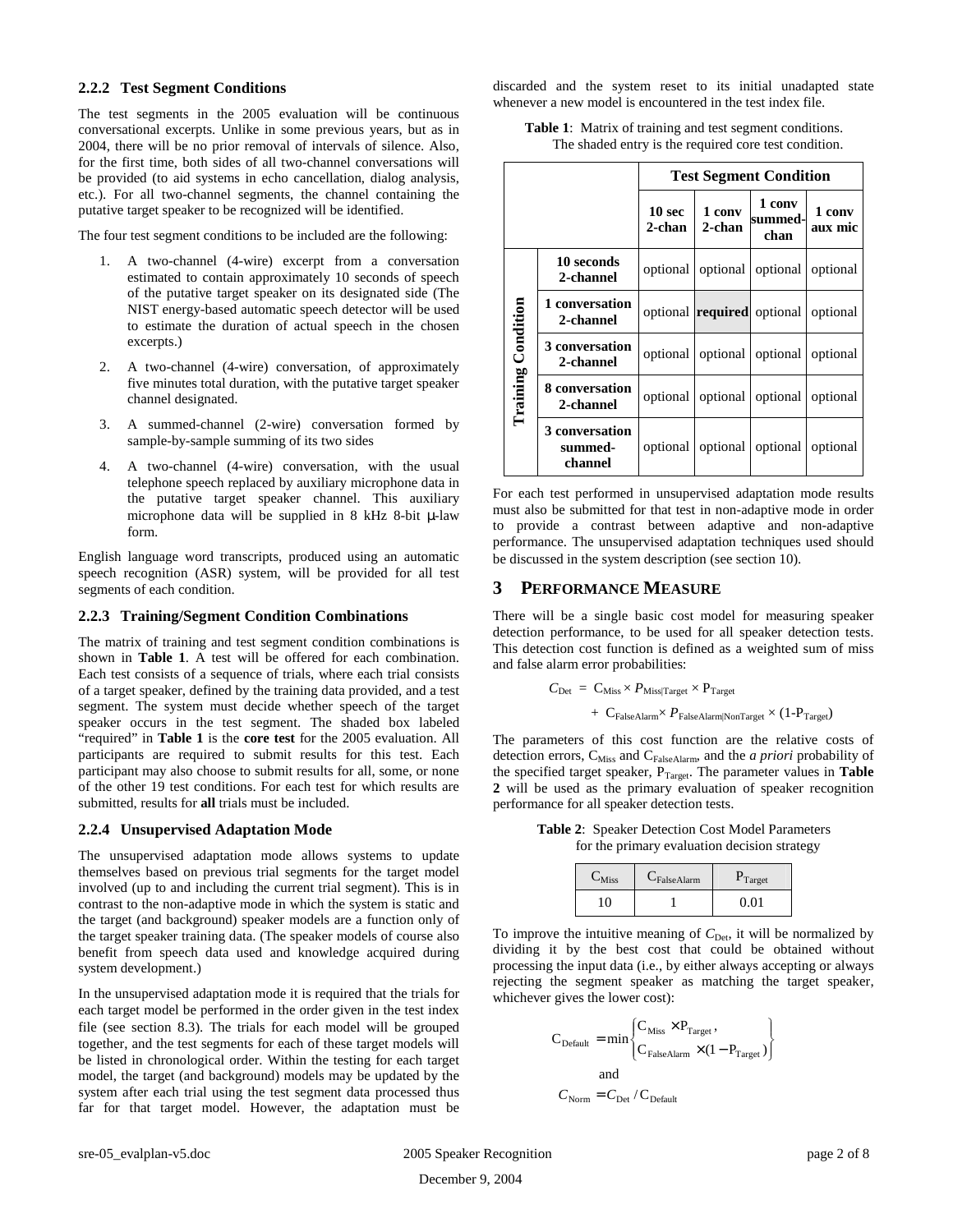# **4 EVALUATION CONDITIONS**

Speaker detection performance will be evaluated in terms of the detection cost function. For each test, the cost function will be computed over the sequence of trials provided and over subsets of these trials of particular evaluation interest. Each trial must be independently judged as "true" (the model speaker speaks in the test segment) or "false" (the model speaker does not speak in the test segment), and the correctness of these decisions will be tallied.<sup>3</sup>

In addition to the actual detection decision, a confidence score will also be required for each test hypothesis. This confidence score is the system's estimate of the probability that the test segment contains speech from the target speaker. This confidence score will be used to produce detection error tradeoff curves, in order to see how misses may be traded off against false alarms.<sup>4</sup>

# **4.1 Training Data**

As discussed in section 2.2.1, there will be five training conditions. NIST is interested in examining how performance varies among these conditions for fixed test segment conditions.

Most of the training data will be in English, but some training conversations involving bi-lingual speakers may be collected in Arabic, Mandarin, Russian, and Spanish. Thus it will then be possible to examine how performance is affected by whether or not the training language matches the language of the test data. For the training conditions involving multiple conversations, the effect of having a mix of languages in the training may also be examined. The language used in all training data files will be indicated in the file header and available for use.

All training data will have been collected over telephone channels.

The sex of each target speaker will be provided to systems in the test index file (see section 8.3).

For all training conditions, English language ASR transcriptions of all data will be provided along with the audio data. Systems may utilize this data as they wish. The acoustic data may be used alone, the transcriptions may be used alone, or all data may be used in combination. 5

## **4.1.1 Excerpts**

As discussed in section 2.2.1, one of the training conditions is an excerpt of a conversation containing approximately 10 seconds of estimated speech duration in the channel of interest. The actual duration of target speech will vary (so that the excerpts include only whole turns whenever possible) but the target speech duration will be constrained to lie in the range of 8-12 seconds.

# **4.1.2 Two-channel Conversations**

As discussed in section 2.2.1, there will be training conditions consisting of one, three, and eight two-channel conversations of a given speaker. These will consist of approximately five minutes from an original six minute conversation, with an initial segment of about one minute excised. The excision point will be chosen so as not to include a partial speech turn.

#### **4.1.3 Summed-channel Conversations**

As discussed in section 2.2.1, one of the training conditions will consist of three summed-channel conversations, minus initial segments of about a minute each. Here the two sides of each conversation, in which both the target speaker and another speaker participate, will be summed together. Thus the challenge is to distinguish speech by the intended target speaker from speech by other participating speakers. To make this challenge feasible, the training conversations will be chosen so that each non-target speaker participates in only one conversation, while the target speaker participates in all three.

The difficulty of finding the target speaker's speech in the training data is affected by whether the other speaker in a training conversation is of the same or of the opposite sex as the target. Systems will not be provided with this information, but may use automatic gender detection techniques if they wish. Performance results will be examined as a function of how many of the three training conversations contain same-sex other speakers.

Note that an interesting contrast will exist between this training condition and that consisting of three two-channel conversations.

# **4.2 Test data**

As discussed in section 2.2.2, there will be four test segment conditions. NIST is interested in examining how performance varies among these conditions for fixed training conditions.

Most of the test data will be in English, but some may be in Arabic, Mandarin, Russian, or Spanish. The language used in all test data files will be indicated in the file header and available for use.

For all test conditions, English language ASR transcriptions of the data will be provided along with the audio data. Systems may utilize this data as they wish. The acoustic data may be used alone, the ASR transcriptions may be used alone, or all data may be used in combination. 5

#### **4.2.1 Excerpts**

As discussed in section 2.2.2, one of the test conditions is an excerpt of a conversation containing approximately 10 seconds of estimated speech duration in the channel of interest. The actual duration of target speech will vary (so that the excerpts include only whole turns whenever possible) but the target speech duration will be constrained to lie in the range of 8-12 seconds.

#### **4.2.2 Two-channel Conversations**

As discussed in section 2.2.2, one of the test conditions is a single two-channel conversation. (The channel of interest will be designated in the test index file – see section 8.3.) Each conversation will consist of approximately five minutes from an original six minute conversation, with an initial segment of about one minute excised. The excision point will be chosen so as not to include a partial speech turn.

<sup>&</sup>lt;sup>3</sup> This means that an explicit speaker detection decision is required for each trial. Explicit decisions are required because the task of determining appropriate decision thresholds is a necessary part of any speaker detection system and is a challenging research problem in and of itself.

<sup>4</sup> Confidence scores for all of the trials in a given test will be pooled before plotting detection error tradeoff curves. Thus it is necessary to normalize these scores across speakers to achieve satisfactory detection performance.

 $<sup>5</sup>$  Note, however, that the ASR transcripts will all be generated by</sup> an English language recognizer, regardless of the actual language being spoken.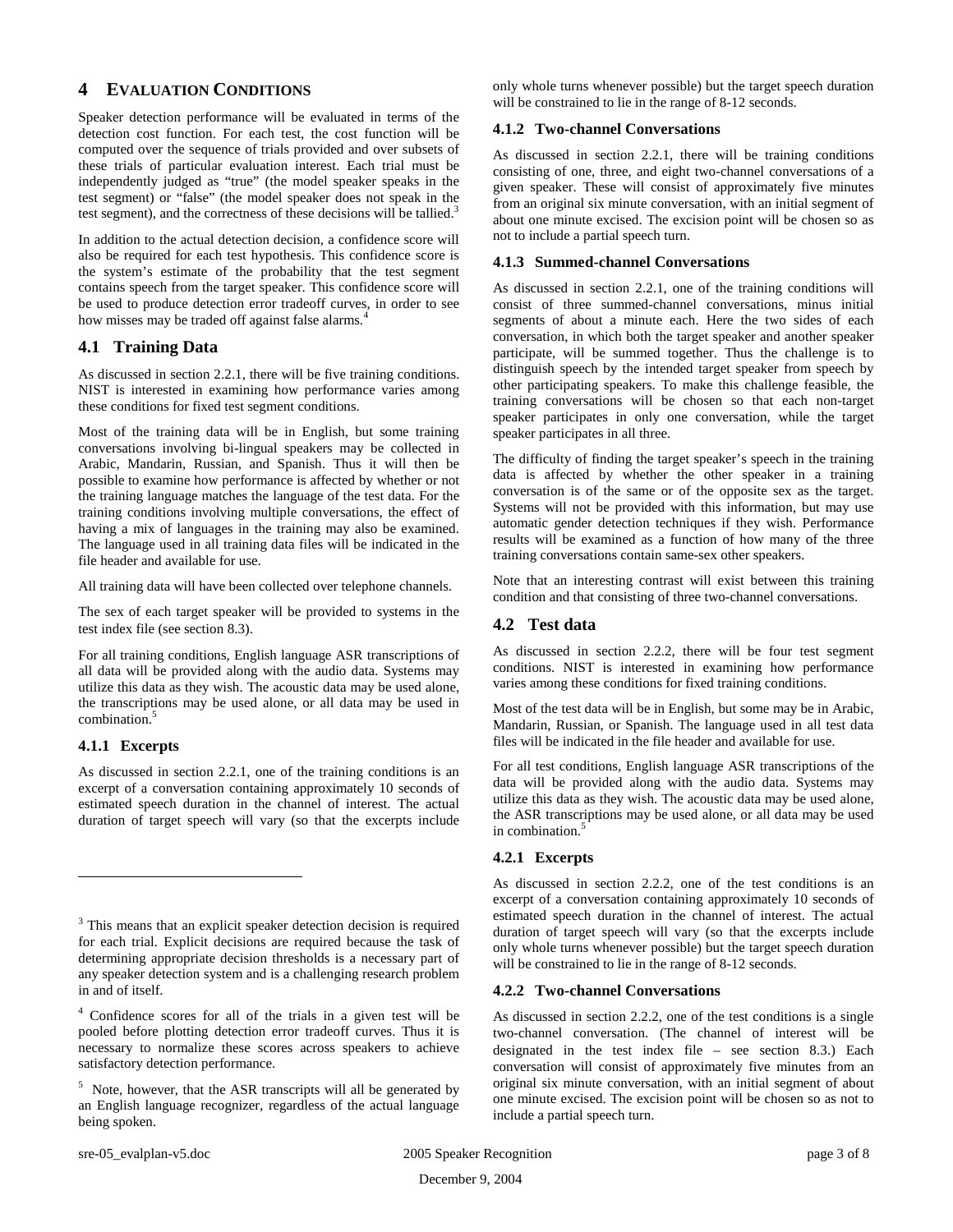#### **4.2.3 Summed-channel Conversations**

As discussed in section 2.2.2, one of the test conditions is a single summed-channel conversation, minus an initial segment of about a minute. Here the two sides of the conversation will be summed together, and only one of the two speakers included may match a target speaker specified in a trial.

The difficulty of determining whether the target speaker speaks in the test conversation is affected by the sexes of the speakers in the test conversation. Systems will not be told whether the two test speakers are of the same or opposite sex, but automatic gender detection techniques may be used. Performance results will be examined with respect to whether one or both of the test speakers are of the same sex as the target. (For all trials there will be at least one speaker who is of the same sex as the target speaker.)

Note that an interesting contrast will exist between this condition and that consisting of a single two-channel conversation.

#### **4.2.4 Auxiliary Microphone Conversations**

As discussed in section 2.2.2, one of the test conditions is a twochannel conversation in which the channel of interest is an auxiliary microphone channel. The other channel will contain normal telephone data. As with the normal two-channel conversation test condition, about five minutes from an original six-minute conversation will be provided. The microphone data will be provided in single byte 8-bit  $\mu$ -law form that matches the telephone data provided.

Several types of auxiliary microphones will be included in this data. Thus it will be possible to examine how performance is affected by whether or not test data is recorded over a telephone channel, and by the type of microphone used in non-telephone test data. The non-telephone data will include some or all of the following microphone types:

- Ear-bud/lapel mike
- Mini-boom mike
- Courtroom mike
- Conference room mike
- Distant mike
- Near-field mike
- PC stand mike
- Micro-cassette mike

Information on the microphone type used in each non-telephone test segment data will not be available to recognition systems.

These auxiliary microphone conversations will all be in English. ASR transcriptions will be provided as they are for all other calls. Note, however, that the ASR transcript will be produced using telephone data input rather than the auxiliary microphone signal.

## **4.3 Factors Affecting Performance**

All trials will be *same-sex* trials. This means that the sex of the test segment speaker in the channel of interest (two-channel), or of at least one test segment speaker (summed-channel), will be the same as that of the target speaker model. Performance will be reported separately for males and females and also for both sexes pooled.

All trials involving telephone test segments will be *differentnumber* trials. This means that the telephone numbers, and presumably the telephone handsets, used in the training and the test data segments will be different from each other.

Past NIST evaluations have shown that the type of telephone handset and the type of telephone transmission channel used can have a great effect on speaker recognition performance. Factors of these types will be examined in this evaluation.

Telephone callers in the Mixer collection (see section 6) are asked to classify the transmission channel as one of the following types:

- Cellular
- **Cordless**
- Regular (i.e., land-line)

Telephone callers in the Mixer collection are also asked to classify the instrument used as one of the following types:

- Speaker-phone
- Head-mounted
- Ear-bud
- Regular (i.e., hand-held)

Performance will be examined as a function of the telephone transmission channel type and of the telephone instrument type in both the training and the test segment data.

## **4.4 Unsupervised Adaptation**

As discussed in section 2.2.4, an unsupervised adaptation mode will be supported for each test. Performance with and without such adaptation will be compared for participants attempting tests with unsupervised adaptation.

# **4.5 Common Evaluation Condition**

In each evaluation NIST specifies a common evaluation condition (a subset of trials in the core test that satisfy additional constraints) in order to better foster technical interactions and technology comparisons among sites. The performance results on these trials are treated as the basic official evaluation outcome. The common evaluation condition for the 2005 evaluation will be the subset of the trials in the core test that satisfy the following two conditions:

- The test segment and all of the training data for the target model are in English.
- The test segment and all of the training data are from regular (hand-held) telephone instruments.

## **4.6 Comparison with Previous Evaluations**

In each evaluation it is of interest to compare performance results, particularly of the best performing systems, with those of previous evaluations. This is generally complicated by the fact that the evaluation conditions change in each successive evaluation. For the 2005 evaluation the summed-channel test conditions are essentially identical to ones used in 2004. The two-channel test conditions have changed in that both data channels are being provided this year, unlike last. It will be of interest if any participants offer contrastive systems showing the effect of having the extra data channel. And the auxiliary microphone test condition is, as noted previously, new for 2005. Nevertheless, for fifteen of the 2005 tests it will be possible to make a fairly direct comparison with a comparable 2004 test. Comparisons will also be made with the results of earlier evaluations for conditions most similar to those in this evaluation.

While the test conditions will match those of 2004, the test data will be different. In particular, the 2005 target speakers will all be different from those of the 2004 evaluation. The question always arises of to what extent are the performance differences due to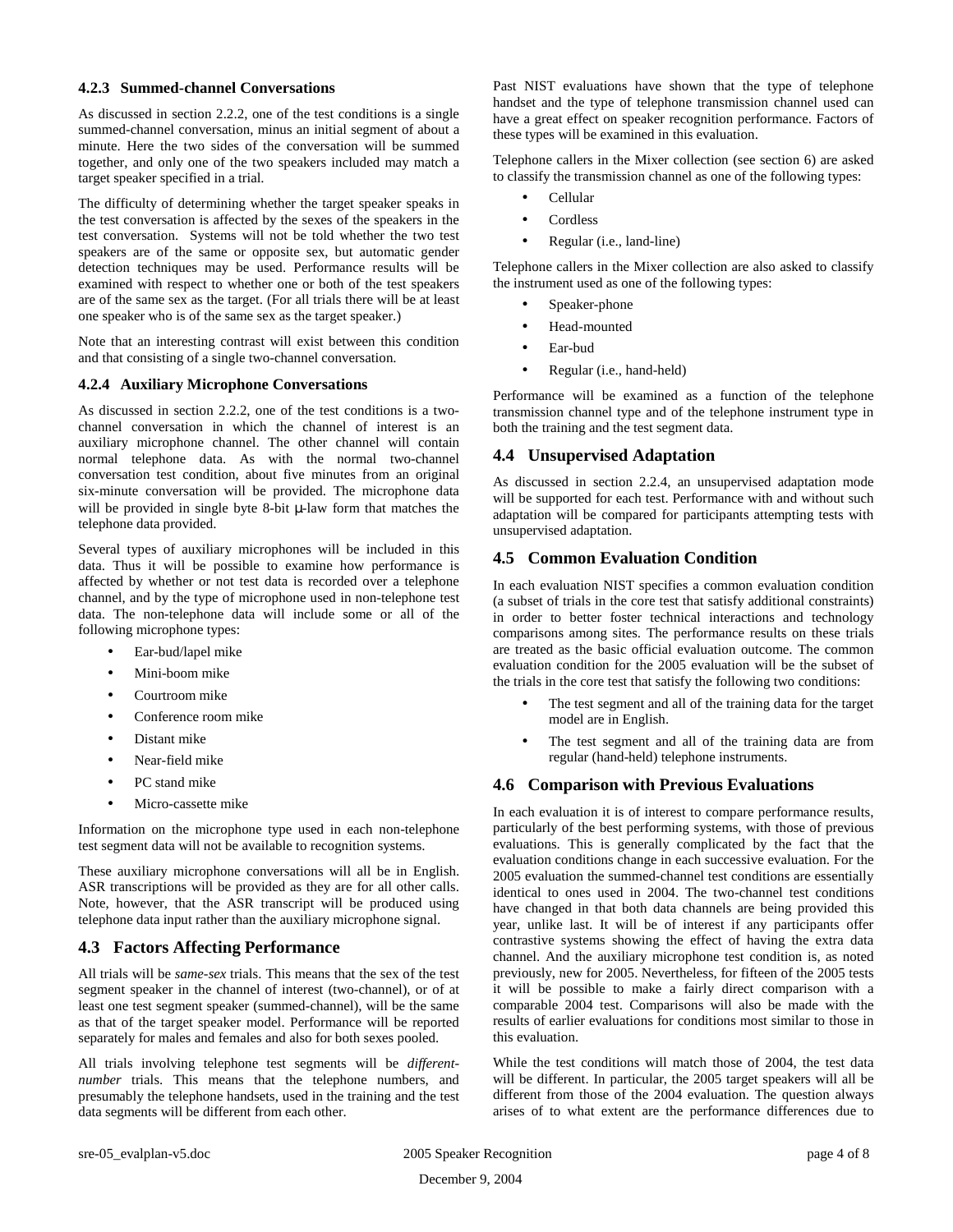random differences in the test data sets. For example, are the target speakers in the current evaluation easier, or harder, on the average to recognize? To address this question, sites participating in the 2005 evaluation that also participated in 2004 are strongly encouraged to submit to NIST results for their (unmodified) 2004 systems run on the 2005 data for the same test conditions as in 2004. Such results will not count against the limit of three submissions per test condition (see section 7). Sites are also encouraged to "mothball" their 2005 systems for use in similar comparisons in future evaluations.

# **5 DEVELOPMENT DATA**

The evaluation data for the 2004 evaluation will serve as the primary development data for this year's evaluation. This data is covered by the LDC license agreement noted in section 6. Please refer to last year's evaluation plan for details. 6

A limited amount of auxiliary microphone data from the crosschannel Mixer collection will be provided to sites requesting it and indicating an interest in participating in any of the evaluation tests that involve this type of data.

Participating sites may use other speech corpora to which they have access for development. Such corpora should be described in the site's system description. The original Switchboard-1 corpus may be used, but note that an effort is being made to recruit a limited number of the speakers from that corpus to participate in the new data collection from which this year's evaluation data will be selected.

# **6 EVALUATION DATA**

Both the target speaker training data and the test segment data will be all newly collected by the Linguistic Data Consortium (LDC) as part of the Mixer project. This project invited participating speakers to take part in numerous six-minute conversations on specified topics with strangers. The Fishboard platform used to collect this data automatically initiated calls to selected pairs of speakers for most of the conversations, while participating speakers also initiated some calls themselves, with the collection system contacting other speakers for them to converse with. Speakers were encouraged to use different telephone instruments for their initiated calls.

The conversational data for this evaluation, to be distributed to evaluation participants by NIST on DVD's, has not been publicly released. The LDC will provide a license agreement, which nonmember participating sites must sign, governing the use of this data for the evaluation. The ASR transcript data, and any other auxiliary data which may be supplied, will be made available by NIST in electronic form to all registered participants.

All conversations will have been processed through echo canceling software before being used to create the evaluation training and test segments.

All training and test segments will be stored as 8-bit  $\mu$ -law speech signals in separate SPHERE<sup>7</sup> files. The SPHERE header of each such file will contain some auxiliary information as well as the standard SPHERE header fields. This auxiliary information will

include the language of the conversation and whether or not the data was recorded over a telephone line.

Most segments will be in English and recorded over a telephone line. The header will not contain information on the type of telephone transmission channel or the type of telephone instrument involved. Nor will the microphone type be identified for the auxiliary microphone test, as noted in section 4.2.4.

# **6.1 Excerpts**

The 10-second two-channel excerpts to be used as training data or as test segments will be continuous segments from single conversations that are estimated to contain approximately 10 seconds of actual speech in the channel of interest. When both channels are channels of interest for different trials, then each will contain approximately 10 seconds of actual speech.

The number of training segments is expected *not to exceed 2000*. The number of test segments is expected *not to exceed 4000*.

# **6.2 Two-channel Conversations**

The two-channel conversations to be used as training data or as test segments will be approximately five minutes in duration.

The number of conversations to be used for training is expected *not to exceed 10,000*. The number of these to be used to create speaker models based on a single conversation is expected *not to exceed 2000*. The numbers of models specified by 3 or 8 conversations are each expected *not to exceed 1200*.

The number of test segments is expected not to exceed *4000*.

#### **6.3 Summed-channel Conversations**

The summed-channel conversations to be used as training data or as test segments will be approximately five minutes in duration

The number of summed channel training conversations is expected *not to exceed 2400*. These will be used to specify *no more than 800* target speaker models. The number of summed-channel conversation test segments is expected *not to exceed 4000*.

## **6.4 Auxiliary Microphone Conversations**

These two-channel conversations to be used as test segments will be approximately five minutes in duration.

The number of test segments is expected *not to exceed 2000*.

## **6.5 Number of Trials**

The trials for each of the 20 speaker detection tests offered will be specified in separate index files. These will be text files in which each record specifies the model and a test segment for a particular trial. The number of trials in each test is expected not to exceed *50,000*.

## **7 EVALUATION RULES**

In order to participate in the 2005 speaker recognition evaluation a site must submit complete results for the core test condition

<sup>6</sup> www.nist.gov/speech/tests/spk/2004/SRE-04\_evalplan-v1a.pdf

<sup>&</sup>lt;sup>7</sup> ftp://jaguar.ncsl.nist.gov/pub/sphere\_2.6a.tar.Z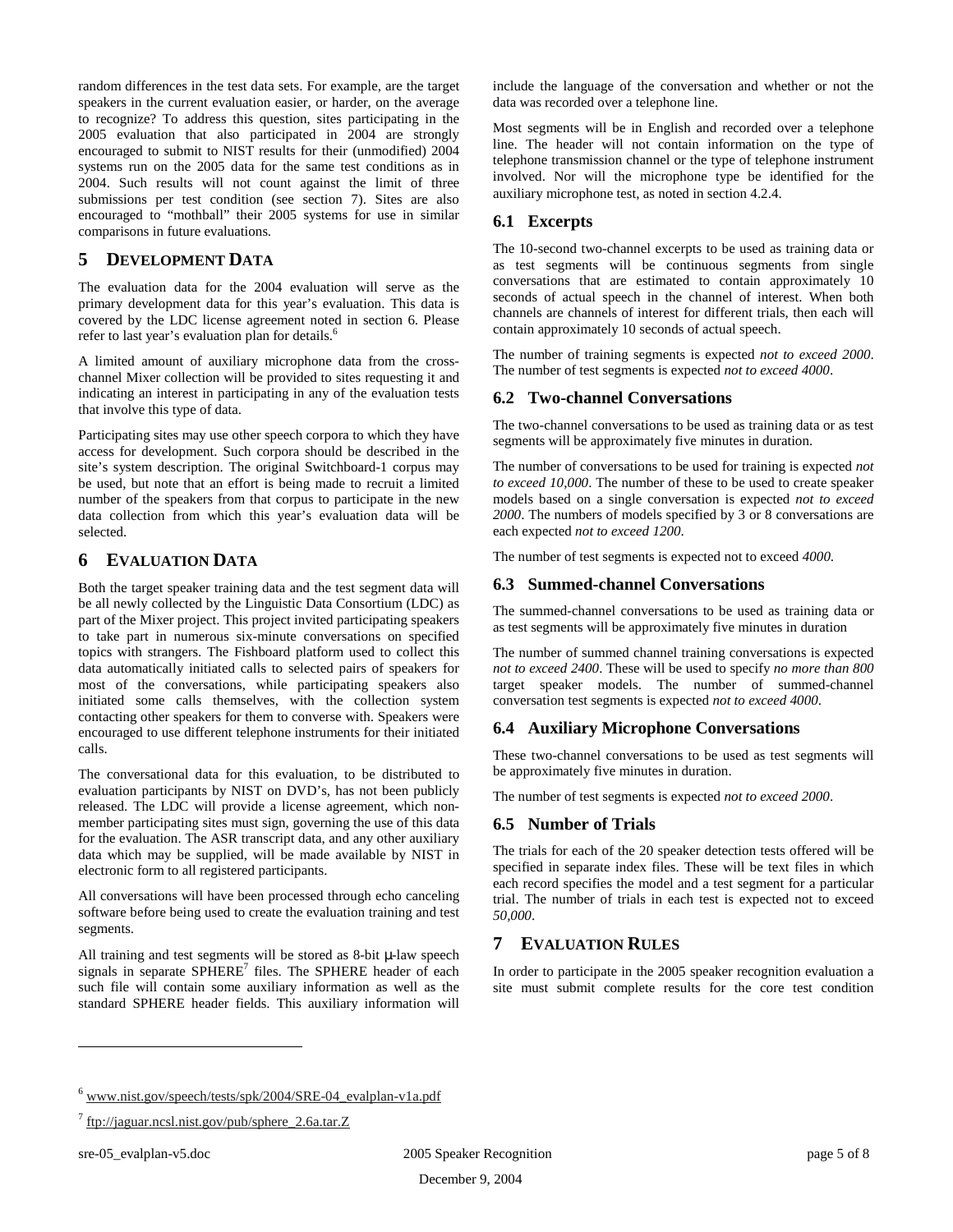(without unsupervised adaptation) as specified in section 2.2.3. 8 Results for other tests are optional but strongly encouraged.

All participants must observe the following evaluation rules and restrictions in their processing of the evaluation data:

- Each decision is to be based only upon the specified test segment and target speaker model. Use of information about other test segments (except as permitted for the unsupervised adaptation mode condition) and/or other target speakers is **not** allowed.<sup>9</sup> For example:
	- Normalization over multiple test segments is **not** allowed, except as permitted for the unsupervised adaptation mode condition.
	- Normalization over multiple target speakers is **not** allowed.
	- Use of evaluation data for impostor modeling is **not** allowed, except as permitted for the unsupervised adaptation mode condition.
- If an unsupervised adaptation condition is included, the test segments for each model must be processed in the order specified.
- The use of manually produced transcripts or other humanproduced information for training is **not** allowed.
- Knowledge of the sex of the *target* speaker (implied by data set directory structure as indicated below) **is** allowed. Note that no cross-sex trials are planned, but that summed-channel segments may involve either same sex or opposite sex speakers.
- Knowledge of the language used in all segments, which will be provided, is allowed.
- Knowledge of whether or not a segment involves telephone channel transmission is allowed.
- Knowledge of the telephone transmission channel type and of the telephone instrument type used in all segments is not allowed, except as determined by automatic means.
- Listening to the evaluation data, or any other human interaction with the data, is **not** allowed before all test results have been submitted. This applies to training data as well as test segments.
- Knowledge of any information available in the SPHERE header **is** allowed.

The following general rules about evaluation participation procedures will also apply for all participating sites:

- Access to past presentations Each new participant that has signed up for, and thus committed itself to take part in, the upcoming evaluation and workshop will be able to receive, upon request, the CD of presentations that were presented at the preceding workshop.
- Limitation on submissions Each participating site may submit results for up to three different systems per evaluation

condition for official scoring by NIST. Results for systems using unsupervised adaptation and results for 2004 systems run on 2005 data will not count against this limit. Note that the answer keys will be distributed to sites by NIST shortly after the submission deadline. Thus each site may score for itself as many additional systems and/or parameter settings as desired.

- Attendance at workshop Each evaluation participant is required to have one or more representatives at the evaluation workshop who must present there a meaningful description of its system(s). Evaluation participants failing to do so may be excluded from future evaluation participation.
- Dissemination of results
	- Participants may publish and otherwise disseminate their own results.
	- Participants may publish and otherwise disseminate anonymous charts, produced by NIST, of all system results for a condition.
	- Participants may not publish or otherwise disseminate the names or results of other participants without the explicit written permission of each such participant. Participants violating this rule may be excluded from future evaluations.

# **8 EVALUATION DATA SET ORGANIZATION**

The organization of the evaluation data will be:

- A top level directory used as a unique label for the disk: "sp05-NN" where NN is a digit pair identifying the disk
- Under which there will be four sub-directories: "**train**", "**test**", "**trials**", and "**doc**"

# **8.1 train Subdirectory**

The "**train**" directory contains three subdirectories:

- data: Contains the SPHERE formatted speech data used for training in each of the seven training conditions.
- **female**: Contains five training files that define the *female* models for each of the seven training conditions. (The format of these files is defined below.)
- **male**: Contains five training files that define the *male* models for each of the seven training conditions. (The format of these files is defined below.)

The five training files for both male and female models have similar structures. Each has one record per line, and each record contains two fields. The first field is the model identifier. The second includes a comma separated list of speech files (located in the "**data**" directory) that are to be used to train the model. For the 2-channel training conditions, each list item also specifies whether the target speaker's speech is on the "A" or the "B" channel of the speech file.

The five training files in each gender directory are named:

- "*10sec4w.trn*" for the 10 second two-channel training condition, an example record looks like: 3232 mrpv.sph:B
- "*Iconv4w.trn*" for the 1 conversation two-channel training condition, an example record looks like: 4240 mrpz.sph:A
- "*3conv4w.trn*" for the 3 conversation two-channel training condition, an example record for this training condition looks like:

<sup>&</sup>lt;sup>8</sup> It is imperative that results be complete for every test submission. A test submission is complete if and only if it includes a result for every trial in the test.

<sup>&</sup>lt;sup>9</sup> This means that the technology is viewed as being "applicationready". Thus a system must be able to perform speaker detection simply by being trained on the training data for a specific target speaker and then performing the detection task on whatever speech segment is presented, without the (artificial) knowledge of other test data.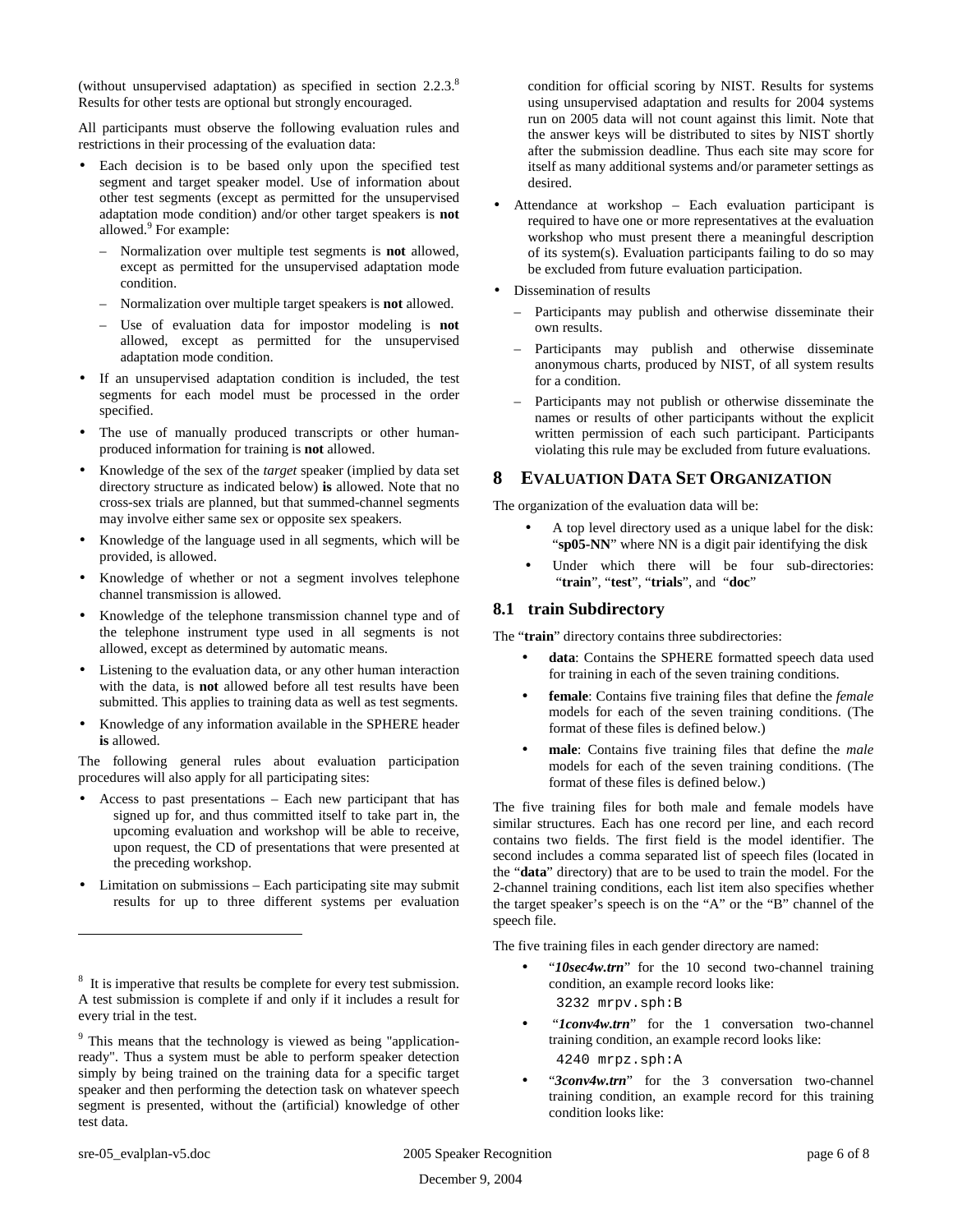7211 mrpz.sph:B,hrtz.sph:A,nost.sph:B

- "*8conv4w.trn*" for the 8 conversation training condition.
- "*3conv2w.trn*" for the 3 conversation summed-channel training condition, an example record looks like:

3310 nrfs.sph,irts.sph,poow.sph

#### **8.2 test Subdirectory**

The "**test**" directory contains one subdirectory:

• **data**: This directory contains all the SPHERE formatted speech test data to be used for each of the four test segment conditions. The file names will be arbitrary ones of four characters along with a ".sph" extension.

#### **8.3 trials Subdirectory**

The "**trials**" directory contains twenty index files, one for each of the possible combinations of the five training conditions and four test segment types. These index files define the various evaluation tests. The naming convention for these index files will be "*TrainCondition-TestCondition*.ndx" where *TrainCondition*, refers to the training condition and whose models are defined in the corresponding training file. Possible values for *TrainCondition* are: 10sec4w, 1conv4w, 3conv4w, 8conv4w, and 3conv2w. "*TestCondition*" refers to the test segment condition. Possible values for *TestCondition* are: 10sec4w, 1conv4w, 1conv2w, and 1convmic.

Each record in a *TrainCondition-TestCondition.ndx* file contains four fields and defines a single trial. The first field is the model identifier. The second field identifies the gender of the model, either "*m*" or "*f*". The third field is the test segment under evaluation, located in the **test/data** directory. This test segment name will not include the .sph extension. The fourth field specifies the channel of the test segment speech of interest, either "A" or "B". (This will always be "A" for the summed channel test.) An example for the train on three conversations two-channel and test on one conversation two-channel index file "3conv4w-1conv2w.ndx" looks like: "7211 m nrbw B".

The records in these 20 files are ordered numerically by model identifier, and within each model's tests, chronologically by the recording dates of the test segments. Thus each index file specifies the processing order of the trials for each model. (This order of processing is mandatory when unsupervised adaptation is used.)

## **8.4 doc Subdirectory**

This will contain text files that document the evaluation and the organization of the evaluation data. This evaluation plan document will be included.

## **9 SUBMISSION OF RESULTS**

Sites participating in one or more of the speaker detection evaluation tests must report results for each test in its entirety. These results for each test condition (1 of the 20 test index files) must be provided to NIST in a single file using a standard ASCII format, with one record for each trial decision. The file name should be intuitively mnemonic and should be constructed as "SSS\_N", where

- SSS identifies the site, and
- N identifies the system.

#### **9.1 Format for Results**

Each file record must document its decision with the target model identification, test segment identification, and decision information. Each record must contain eight fields, separated by white space and in the following order:

- 1. The training type of the test **10sec4w**, **1conv4w**, **3conv4w**, **8conv4w**, or **3convs2w**
- 2. Adaptation mode. "**n**" for no adaptation and "**u**" for unsupervised adaptation.
- 3. The segment type of the test **10sec4w**, **1conv4w**, **1conv2w**, or **1convmic**
- 4. The sex of the target speaker **m** or **f**
- 5. The target model identifier
- 6. The test segment identifier
- 7. The decision **t** or **f** (whether or not the target speaker is judged to match the speaker in the test segment)
- 8. The confidence score (an estimate of the probability that the test segment contains speech from the target speaker)

## **9.2 Means of Submission**

Submissions may be made via email or via ftp. The appropriate addresses for submissions will be supplied to participants receiving evaluation data.

# **10 SYSTEM DESCRIPTION**

A brief description of the system(s) (the algorithms) used to produce the results must be submitted along with the results, for each system evaluated. A single site may submit the results for up to three separate systems for evaluation for each particular test, not counting test results using unsupervised adaptation and not counting results for 2004 systems run on 2005 data. If results for more than one system are submitted for a test, however, the site must identify one system as the "primary" system for the test prior to performing the evaluation. Sites are welcome to present descriptions of and results for additional systems at the evaluation workshop.

For each system for which results are submitted, sites must report the CPU execution time that was required to process the evaluation data, as if the test were run on a single CPU. This should be reported separately for creating models from the training data and for processing the test segments, and may be reported either as absolute processing time or as a multiple of real-time for the data processed. The additional time required for unsupervised adaptation should be reported where relevant. Sites must also describe the CPU and the amount of memory used.

# **11 SCHEDULE**

The deadline for signing up to participate in the evaluation is March 1, 2005.

The evaluation data set DVD's will be distributed by NIST on April 4, 2005.

The deadline for submission of evaluation results to NIST is April 28, 2005.

Evaluation results will be released to each site by NIST on May 5, 2005.